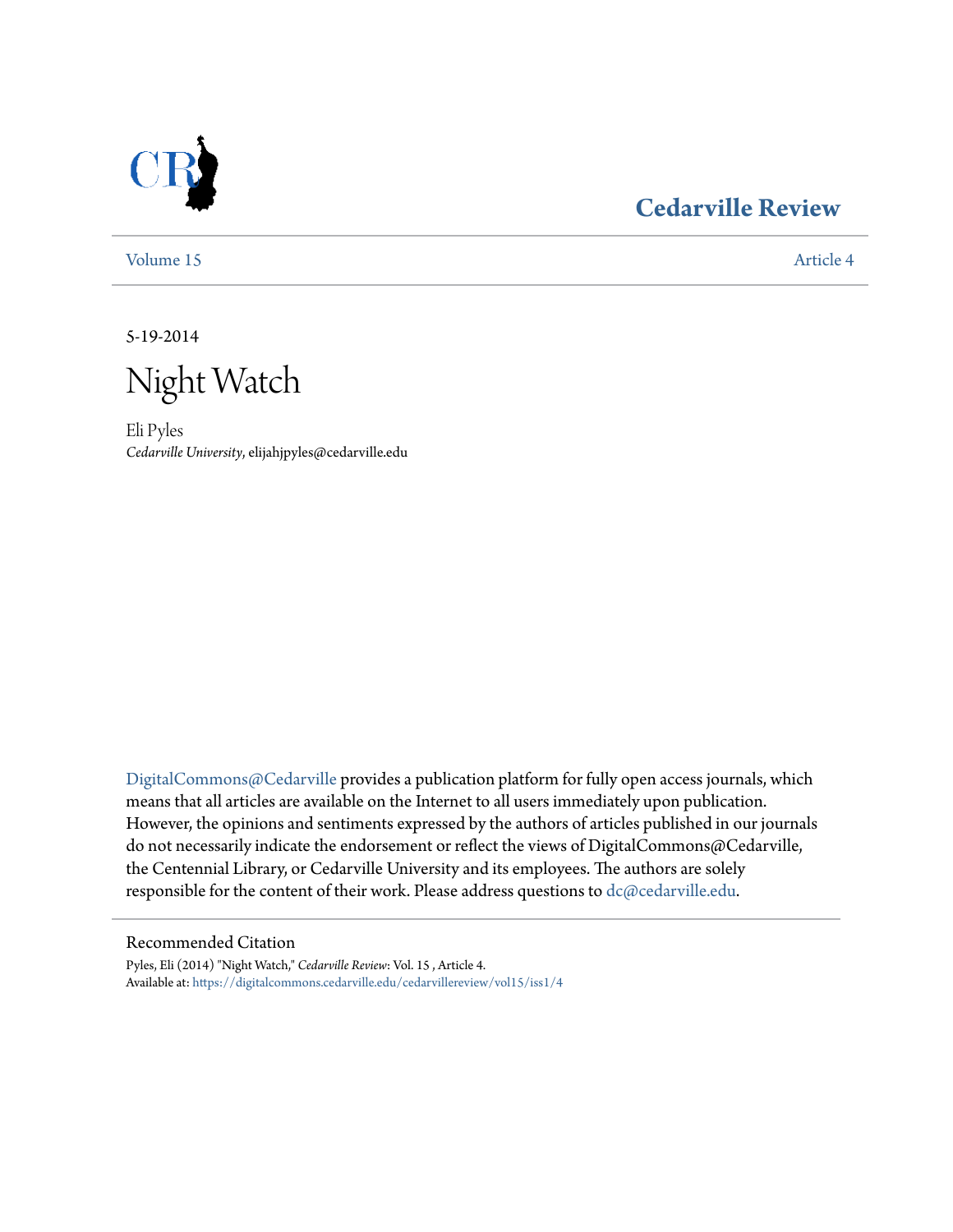## Night Watch

Browse the contents of [this issue](https://digitalcommons.cedarville.edu/cedarvillereview/vol15/iss1) of *Cedarville Review*.

#### **Description (Optional)**

"Night Watch" is an attempt to get inside the brain and heart of a typical dog. The poem does not speak to any known reality but rather to my perceptions of dogs in southern, rundown neighborhoods.

# Creative Commons License<br> **@ 089**

This work is licensed under a [Creative Commons Attribution-Noncommercial-No Derivative Works 4.0](http://creativecommons.org/licenses/by-nc-nd/4.0/) [License.](http://creativecommons.org/licenses/by-nc-nd/4.0/)

#### **About the Contributor (Optional)**

I am a senior technical and professional communication major. Writing for me is often an escape, a way of stepping outside of my life for a moment and examining other worlds.

Follow this and additional works at: [https://digitalcommons.cedarville.edu/cedarvillereview](https://digitalcommons.cedarville.edu/cedarvillereview?utm_source=digitalcommons.cedarville.edu%2Fcedarvillereview%2Fvol15%2Fiss1%2F4&utm_medium=PDF&utm_campaign=PDFCoverPages)



Part of the <u>[Poetry Commons](http://network.bepress.com/hgg/discipline/1153?utm_source=digitalcommons.cedarville.edu%2Fcedarvillereview%2Fvol15%2Fiss1%2F4&utm_medium=PDF&utm_campaign=PDFCoverPages)</u>